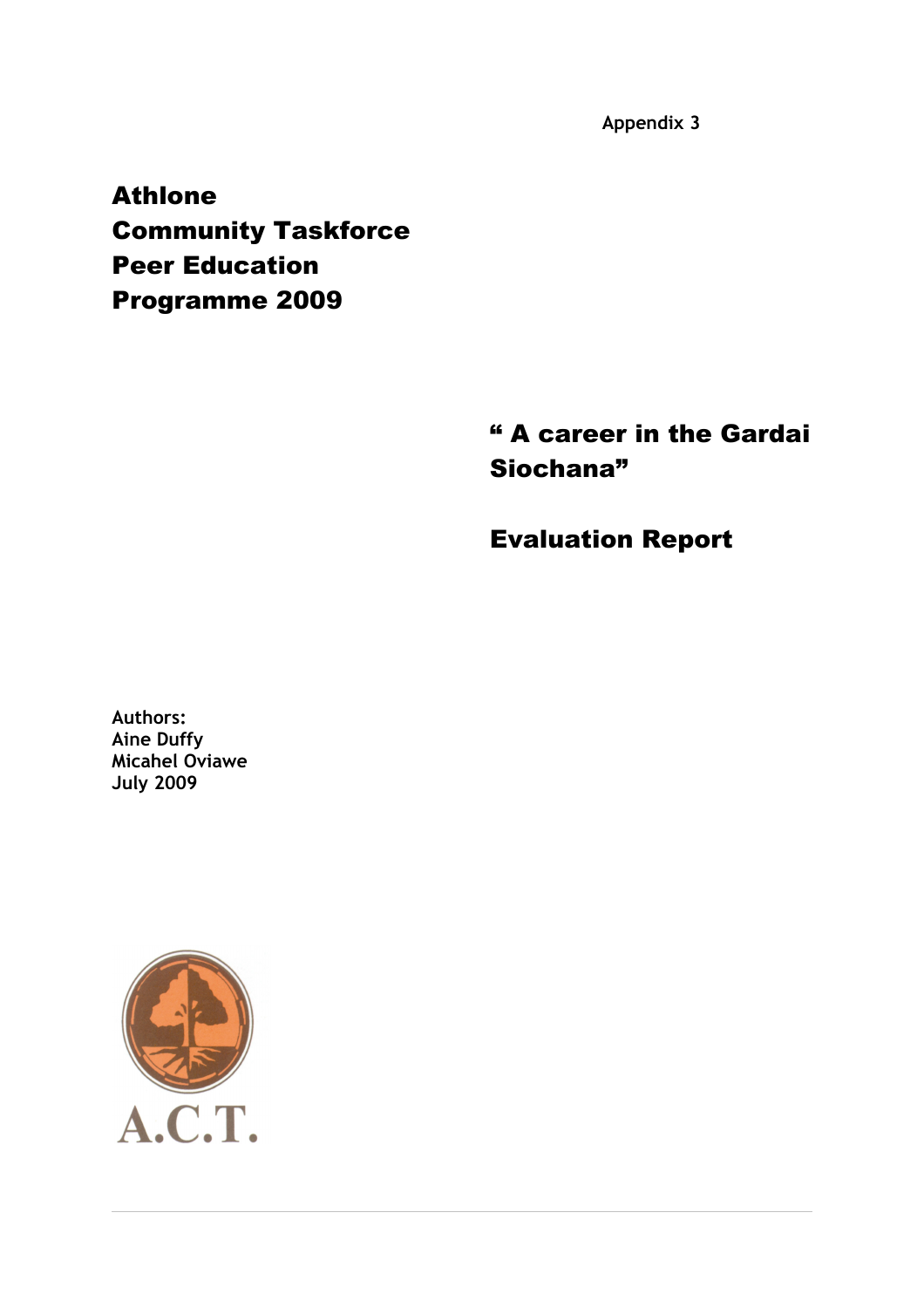## **INTRODUCTION**

The Educational Action Research Project (EAR) Project has an overall aim *"to create conditions to support young people to make a positive transition from primary to post-primary school"* (McArdle, 2006). The EAR Project's target group is  $5<sup>th</sup>$  and  $6<sup>th</sup>$  class national school pupils and 1<sup>st</sup> year second level students. A range of initiatives are provided within the school environment at primary and post-primary level and in the community during term times and the summer holidays.

The activities of the Educational Action Research Project ran from the period of 2006 – 2008. Initiatives which the Educational Action Research Project previously delivered have included;

- Transition to Secondary School Programme
- Study Skills Programme
- Film Making Programmes
- Research Programmes
- Summer Connected Programme
- Media and IT Skills Programme

In 2007, five young people aged 14 to 16 years of age who had participated in previous activities of the Educational Action Research Project approached the Project Coordinator and requested a service which ran on a continuous basis during the summer holiday period. Working from a child-centred perspective the Project Manager piloted a Peer Education Programme for young males aged 14-17yrs during the summer of 2008.

As young people under the age of 16 years of age, legislation dictates that they are too young to participate in parttime employment. Through the progression of the peer education programme it was intended that the existing skills of participants would be enhanced and new skills learned. These skills could then be transferred to future employment and everyday living.

In 2008, the young participants of the Peer Education Programme chose to research the Army as a career choice. Following a research period of 5 weeks the young people designed and delivered a half-day facilitated session on this topic to young people aged 11 – 13yrs who were participating on another Educational Action Research Project programme; The Summer Connected Programme.

The Summer Connected Programme worked with young people in the primary education system during summer holiday months of July and August. These young people attending this programme were from similar cultural and socio-economic backgrounds, as were the young people participating in the Peer Education Programme 2008.

#### **BUILDING ON PREVIOUS LEARNING**

An evaluation of the piloted Peer Education Programme 2008, highlighted the positive impact which the project had had on the young participants (Cunniffe and Cully, 2007). A series of recommendations were presented within the evaluation document for future consideration which included;

The continuation of the Peer Education Service for young people aged 14 – 17 years during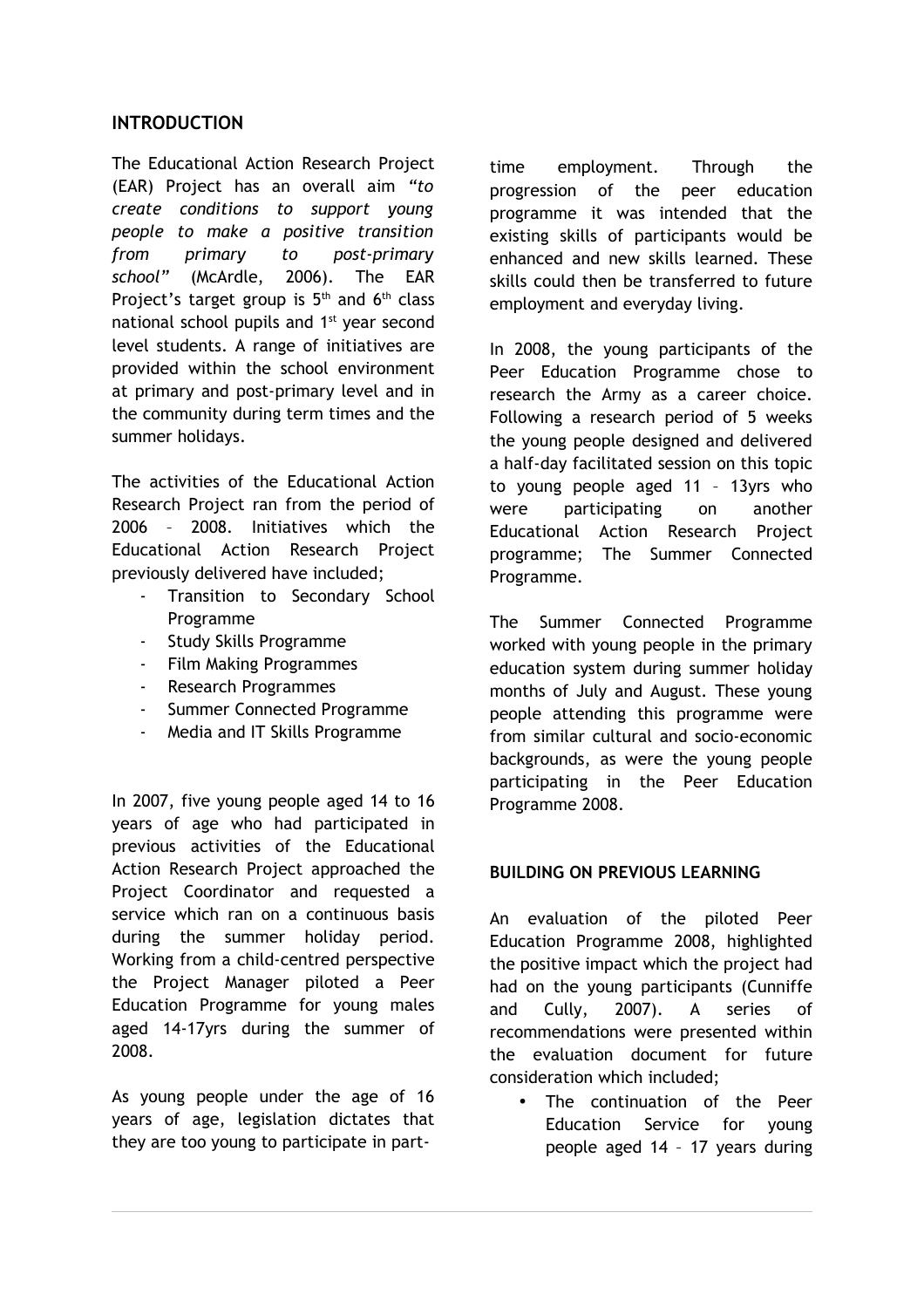the summer months on an annual basis.

- The possibility of expanding the service to include both male and female participants.
- To provide opportunities for young people to develop new skills which could potentially be transferred

future employment positions visà-vis programme development.

Due to the success of the first piloted project, Athlone Community Taskforce decided to seek funding to provide a second Peer Education Programme for young people aged 14 – 17 years of age living in Athlone Town for the summer period of 2009.

To maximise the learning from this process it was decided to progress the peer education project as a piece of action research during 2009. The overall aims and objectives of the 2009 Peer Education Programme were as follows;

### *Aim*

• To facilitate the delivery of a Peer Education Programme with 14 – 17year old young people, with a view to developing new skills and knowledge which could be transferred to future potential employment positions

# *Objectives*

• To facilitate young people aged 14 – 17 years of age in the design, implementation and evaluation of a Peer Education Programme which

explored potential career options for young people

- To build the capacity of the young people participating in the Peer Education Programme to become Youth Peer **Educators**
- To support the Youth Peer Educators in their roles during the delivery of the Peer Education Programme to the young participants of the Connected Summer Programme.

# *Target Group*

• Young People aged between 14 – 17years of age living in Athlone Town

## *Number of Participants*

• 9 young people

## *Gender Breakdown*

- 6 Male Participants
- 3 Female Participants

### WHAT IS PEER EDUCATION?

Peer Education occurs when people from similar age groups, backgrounds or social status educate each other on a particular issue. It is seen to be beneficial as it creates an environment where young people feel safe and able to share information, skills and values. It is beneficial for the educators as it teaches them communication and leadership skills.

The following definition provides clarity on the target group;

*"A peer is a person who belongs to the same social group as another person or group. The social group may be based on age, sex, sexual orientation, occupation, socio-*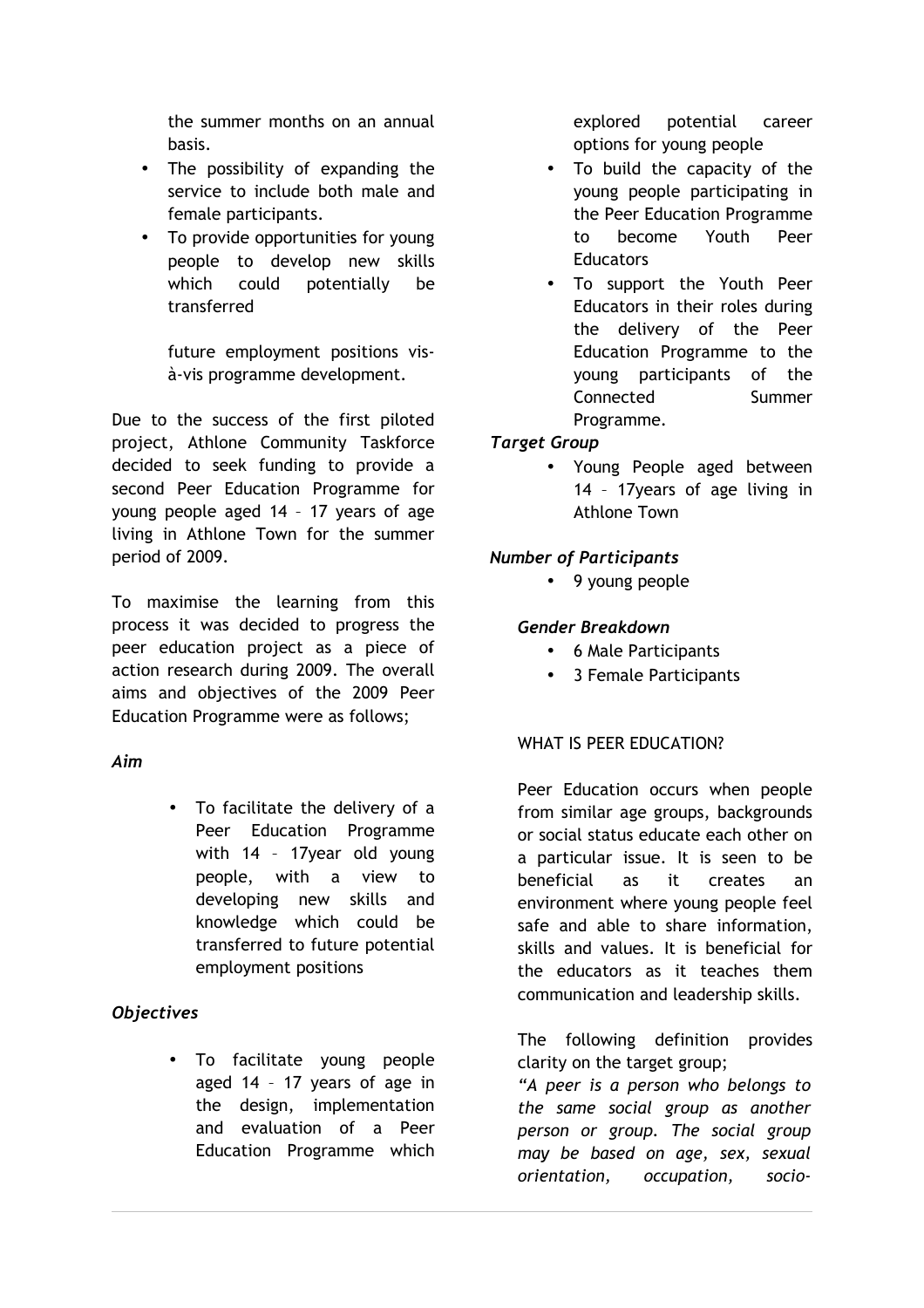*economic or health status and other factors."* (UNPF, 2005:36).

From this definition it can be observed that age and status are important determinants of the informal definition of a peer group.

The following definition provides clarity on the education process; *"Education refers to the development of a person's knowledge, attitudes, beliefs or behaviours as a result of the learning process" (*UNPF, 2005)

Peer Education therefore is based on the belief that young people can have a positive impact on their peers. It differs from most other educational interventions in that the interaction occurs between them rather than between an adult and a young person.

*"Peer Education is a term widely used to describe a range of strategies where people from a similar age group, background, culture and/or social status, educate and inform each other about a wide variety of issues.........through a participatory process, peer education creates an environment where young people feel safe and able to share information, skills and values" (IPPF, 2004).*

Foroige (2002:pg 4) describes the benefits of peer education for young people:

*"Ultimately, Peer Education is an approach that empowers young people to provide education and deliver messages to other young people. It enables young people to reach out and inform other young* *people on important issues and become active contributors to the educational process rather than passive recipients".*

Therefore one can note that Peer Education should follow key principles which include;

- Consultation and Participation with Young People
- Adhering to High Ethical **Standards**
- Promotion of Equality
- Imparting of Knowledge to a specific target group of young people by young people

# *OUTCOMES FROM THE PEER EDUCATION PROGRAMME 2008*

Cunniffe and Cully (2008) outlined a series of recommendations based on the learning gained from the Peer Education Programme in 2008. These recommendations formed the bases for a change in the 2009 Peer Education programme structure.

The target age group for the Peer Education Programme 2008 was 14 – 16 year old males. In 2009, this target age group was changed to accommodate 14 – 17 year old participants.

In 2008, the project was specifically for males; however in 2009 the programme was of mixed gender.

The participants of the 2008 Peer Education Programme suggested that a male youth worker be employed to assist in the delivery of the project. In 2009, the Educational Action Research Project provided an opportunity for a male youth worker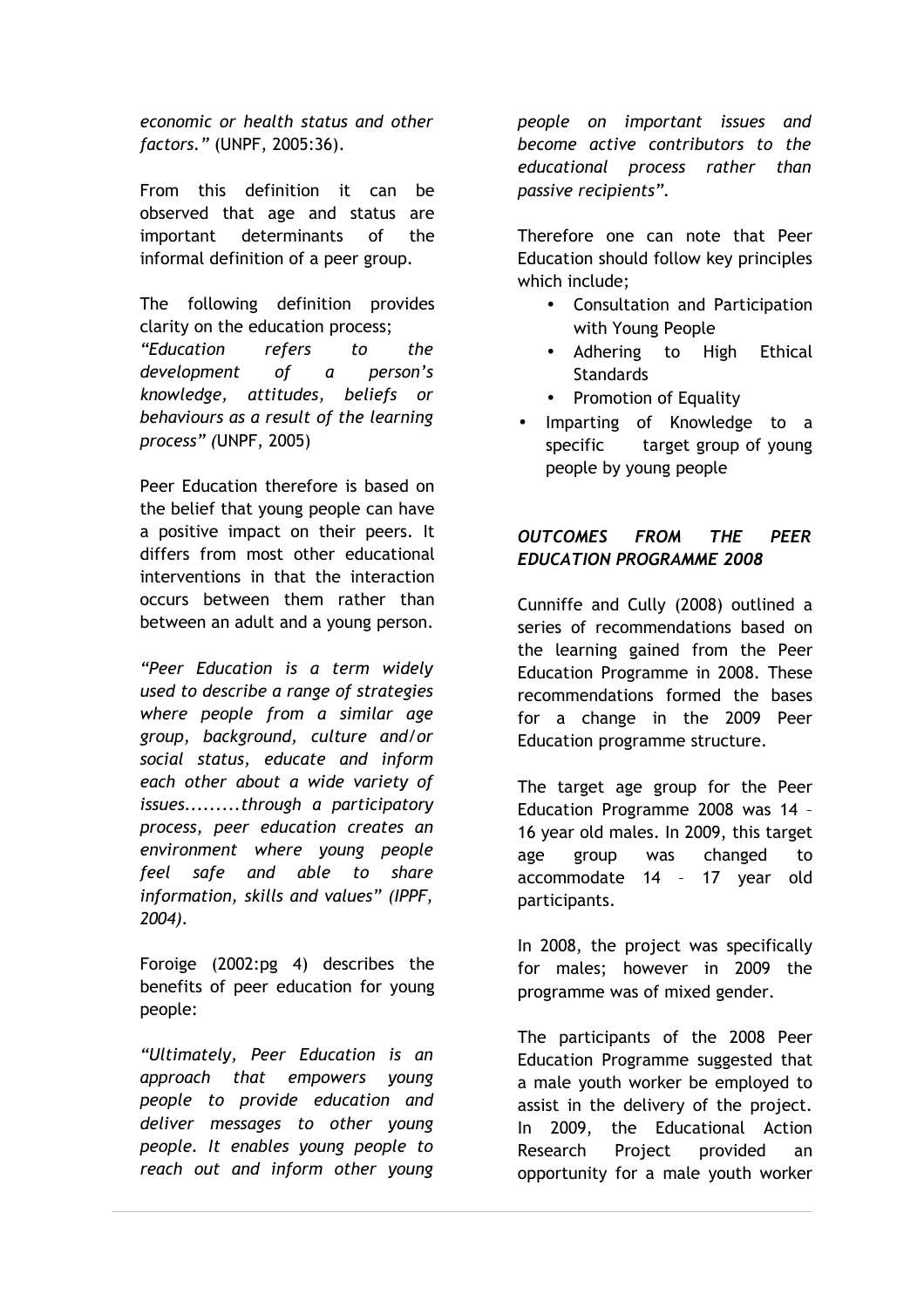to work on the programme for the seven week period. This male youth worker had been a past participant of the Peer Education Programme in 2008.

The commitment shown by this former participant to the Educational Action Research Projects Programme activities led staff to believe that he could act as a positive role model for the youth participants on the 2009 Peer Education Programme.

As a result the decision was taken to employ the young person as a Youth Peer Worker for the summer period.

# **OVERVIEW OF THE PEER EDUACATION PROGRAMME 2009**

The original Peer Education Programme of 2008 was designed as a youth led initiative as a response to a consultation process with young people. The participants of the original Peer Education Programme chose a topic which they found of interest and researched this topic.

The youth participants of the programme completed a research phase which identified appropriate materials and information based on their chosen topic. A written document was created by the young people based on a 'Career in the Army'. The document explored the history of the defence forces both nationally and locally and also explored the various divisions and ranks which exist within the Defence forces.

Having completed this information document, the youth participants then imparted this knowledge on to the participants of the Summer Connected Programme, 2008. As Cunniffe and Cully (2007) note this framework provided a strong basis for the delivery of the peer education programme.

As a result of the dedication shown by the youth participants of the Peer Education Programme 2008, a celebration day took place in Custume Barracks, Athlone. The young participants presented their document to the Officer in Command in Custume barracks during this event. The Officer in Command of Custume Barracks commended the dedication and commitment which the young people had shown to the Peer Education Programme and welcomed the opportunity to collaborate with Athlone Community Taskforce on future projects of this nature.

Upon the successful completion of the programme, the Project Coordinator assessed the effectiveness of the 2008 framework and decided to maintain the status quo with regard to the delivery of the Peer Education Programme for 2009.

## *RECRUITMENT OF STAFF FOR THE PEER EDUCATION PROGRAMME 2009*

In April 2009, the Community Garda Sgt. of the Athlone Gardai Station was approached by the CEO of Athlone Community Taskforce with a view to establishing a work experience link between Student Gardai based in Athlone and the Peer Education Programme ran by Athlone Community Taskforce. Initial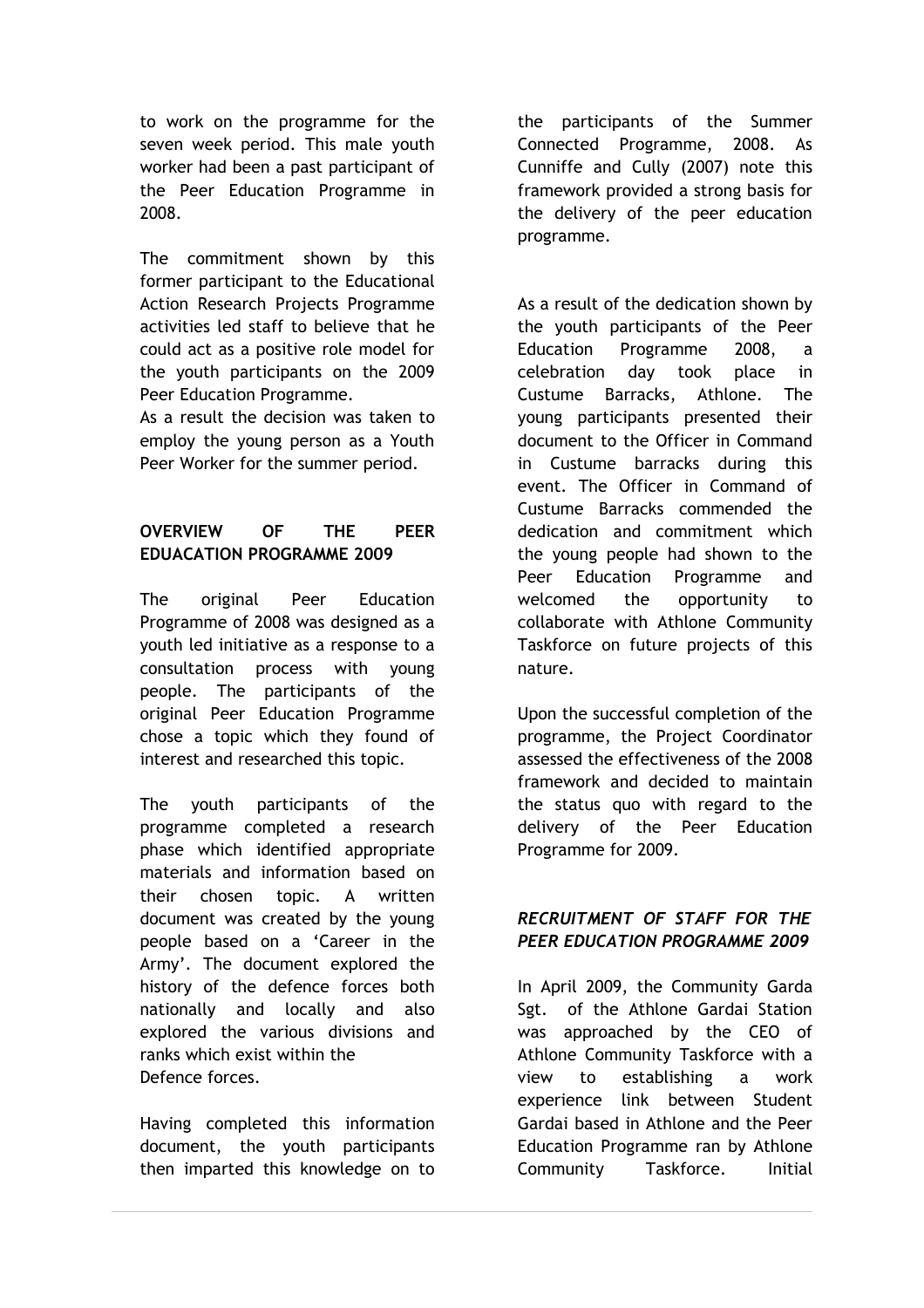meetings proved positive and work experience link was established between ACT and Athlone Garda Station. This link enabled student Gardai for a period of two weeks to work in collaboration with and support the seasonally employed staff of the Peer Education Programme ran by Athlone Community Taskforce.

In May 2009, Athlone Community Taskforce received funding from the Franciscan Order which was to act as the core funding for the implementation of the Peer Education Programme 2009. An employment advertisement was placed in local newspapers to advertise for a *'Community Based Youth Worker'* to oversee the running of the Peer Education Programme 2009. After an initial interview process with several candidates, one person was selected for the position.

Coinciding with this event, the project secured €750 funding from the Catherine Howard Foundation towards programme activities. The Project Coordinator took the decision to use this money to provide an employment opportunity for one young person who was a past participant of the project to work as a '*Youth Peer Worker'* for the summer period of the Peer Education Programme 2009.

The young person who had gained employment as the Youth Peer Worker had taken the initiative to apply for the post of Community Based Youth Worker but was unsuccessful in his application. It was felt that providing this employment opportunity to the young person would greatly enhance the projects

child-centred practice and also provide opportunities for the young person to develop new skills and knowledge.

In June 2009, both employees engaged in an induction process with the Project Coordinator. During this induction process information was provided relating to;

- Child Protection
- Child-Centred Practice
- Health and Safety in the Work Place
- The Educational Action Research Projects policies and procedures
- The activities and programmes of the Educational Action Research **Project**

# *RECRUITMENT OF YOUNG PEOPLE FOR THE PEER EDUCATION PROGRAMME 2009*

During the month of June 2009, a recruitment phase was conducted by both the Community Based Youth Worker and the Youth Peer Worker to identify potential participants for the Peer Education Programme.

The Community Based Youth Worker and the Youth Peer Worker both conducted a series of phone calls and house visits of past and present participants to identify young people suitable for the programme. This recruitment process resulted in 9 young people expressing an interest in participating in the Peer Education Programme, 2009.

In July 2009, the Peer Education Programme commenced activities. The gender breakdown of the participants who attended the first induction session for young people was as follows;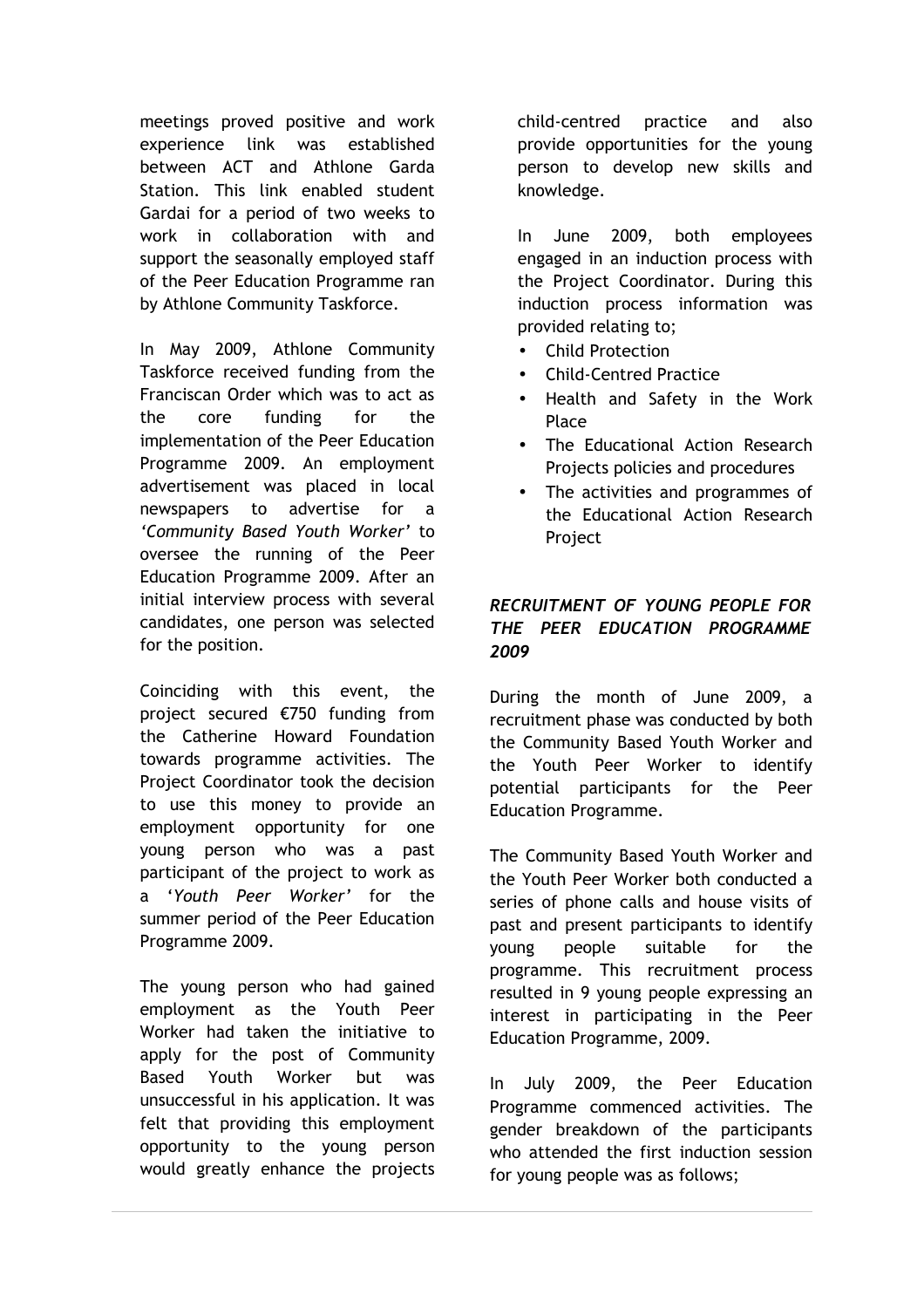- 6 male participants aged 14 17years of age.
- 3 female participants aged 15 17years of age.

## *OVERVIEW OF THE TOPIC CHOSEN TO EXPLORE DURING THE PEER EDUCATION PROGRAMME 2009*

After a consultation process with the young people a topic was identified for further research;

*"The Gardai as a Career Choice"*

The project workers established links with the local Gardai Station to secure the placement of 2 Student Gardai for two week duration during the Peer Education Programme Activities. Over the 7 week duration of the Peer Education Programme a total of 4 Student Gardai assisted in the delivery of daily activities;

- 2 Student Gardai worked on week's two to four of the programme.
- 2 Student Gardai worked on week's five to seven of the programme.

Over the course of a six week period during July and August the participants of the peer education programme developed a half-day facilitated peer education programme which was to be delivered to the young people participating on the Summer Connected Programme 2009.

As part of the young people's Peer Education Programme, a half hour radio documentary was created by the young people for use during the delivery of the Peer Education Programme. This radio documentary comprised of a number of one to one interviews which the young people recorded with local Gardai from Athlone Town Garda Station.

In order to provide variety to the programme a number of activities took place which included;

- An orienteering and map reading workshop
- Presentation and Public Speaking **Workshops**
- Radio Presenting and Media Skills **Workshops**
- A day trip to Templemore Gardai Training Centre
- A day trip to Lillyput Adventure Centre
- A day trip to the Bowling Alley

In August 2009, eight participants of the Peer Education Programme delivered their information to 21 young people who were participants of the Summer Connected Programme.

### **STRUCTURE OF THE PEER EUDCATION PROGRAMME 2009**

# *1. Induction*

The purpose of the induction was to;

- Enable participants to meet and form relationships with each other
- To outline the programme structure for the following seven weeks
- To agree rules and acceptable behaviour boundaries
- To discuss potential topics which could be explored for the Peer Education Programme 2009

The induction session was attended by the following people;

- The Community Based Youth Worker
- The Youth Peer Worker
- The Student Gardai assigned to the Programme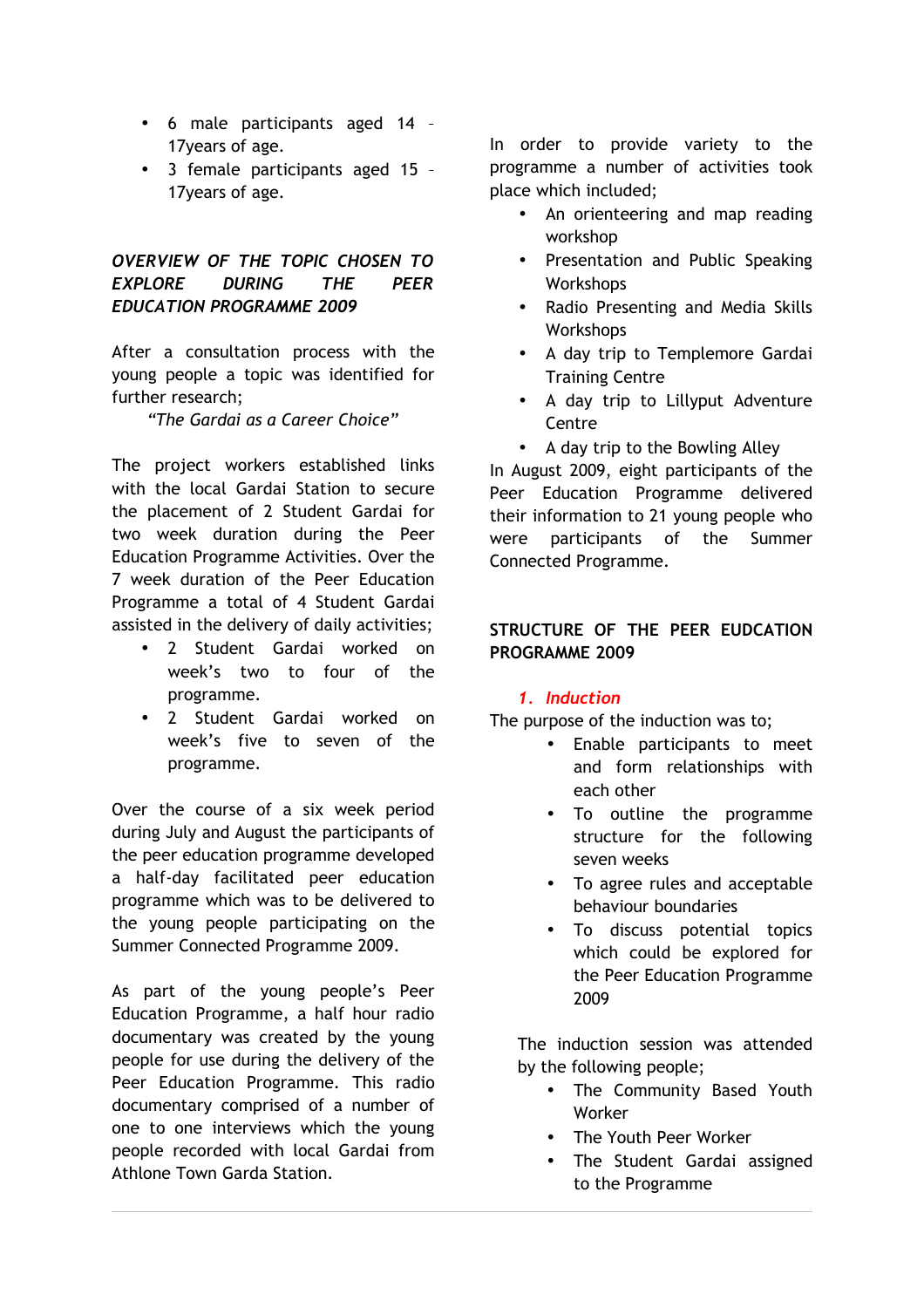- The parents/guardians of the young people engaging with the project
- The youth participants of the project

## *2. Identification of a Topic*

The young people were provided with the opportunity to brainstorm potential topics which the Peer Education Programme could focus upon. A number of suggestions were put forth by the young people that included;

- A career in the Gardai
- A career as a Prison Officer
- A career as a Mechanic
- A career as a Beautician
- A career as a Hairdresser

As a Student Garda was present during the brainstorming session, some participants felt that they were being coerced into choosing 'A career in the Gardai' as the Peer Programmes topic. Both the Community Based Youth Worker and the Youth Peer Worker strived to ensure that the participants did not feel that the topic for the Peer Education Programme had been predetermined.

It should be noted that due to the mixed gender of the group, challenges did present when identifying a topic which was of mutual interest to both male and female participants. A decision was taken by the Community Based Youth Worker to explore each topic based on its own merit. Young people were asked to outline what potential benefits there were to exploring each career choice. The youth participants were also asked to consider what potential learning outcomes could be gained from exploring each career choice.

After a lengthy consultation process between participants of the programme and the workers, An Gardai Siochana was decided as the best topic of choice by the majority of participants. Young people chose this topic based on a number of factors;

- The variety of career choices which are offered within the Gardai Siochana
- The accessibility of relevant and accurate information relating to the Gardai as a career choice via the Student Gardai
- The possibility of a day trip to Templemore Gardai Training College
- The possibility of a day trip to a Prison such as Mountjoy Prison.

## *3. Structure of the Peer Education Programme 2009*

Much consideration was given to the structure of the programme. In 2008, a written document had been produced by the participants of the Peer Education Programme which documented *'The Army'* as a career choice. This formatted document was used as an educational tool which the young people utilised during the delivery of the Peer Education Programme.

Both the Community Based Youth Worker and the Youth Peer Education Worker gave consideration to replicating this format for the 2009 Education Programme. However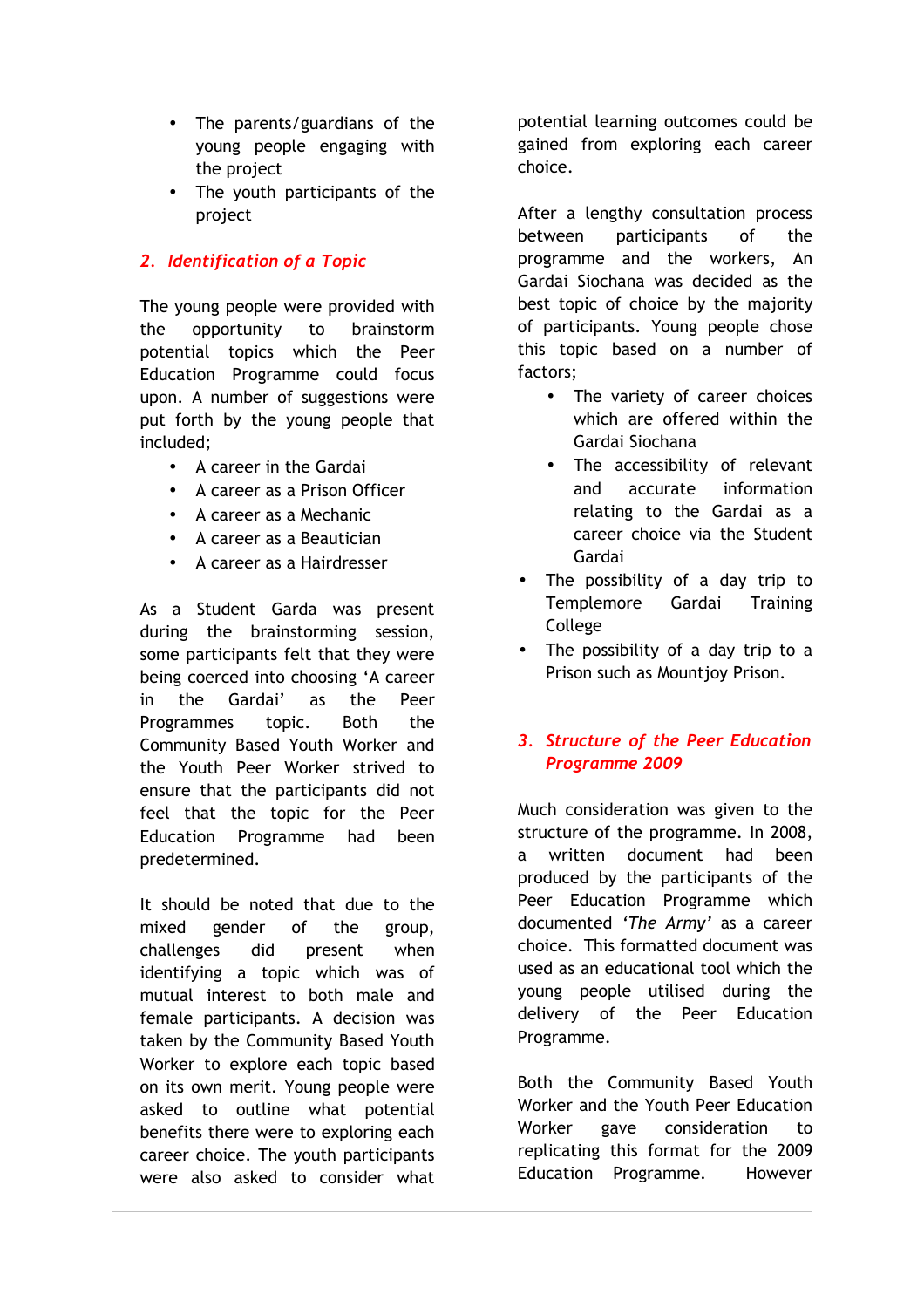having consulted with the young people on the Peer Education Programme, a written document did not seem to capture their interests. A number of options were explored with the young people that included;

- A film project
- A radio documentary

The young people elected to pursue the development of a radio documentary. Having agreed a clear format through which a career in the Gardai Siochana would be explored, staff within Athlone Community Radio Station were approached to work with the young people and develop a radio documentary on the Gardai. Initial meetings proved positive and Athlone Community Radio Station agreed to work in collaboration with the Peer Education Programme participants to develop a radio documentary based on their chosen topic.

Each of the participants then decided which aspect of the Gardai they had a special interest in researching. A set of interview questions for the relevant Gardai sections were developed by the participants. The Community Based Youth Worker facilitated each participant of the Peer Education Programme in developing these research and interview questionnaires.

During the process of designing the questionnaire templates, some members of the group became distracted. The project workers took the decision to divide the group into two smaller groups (each group consisting of 4 young people). While one group worked on developing a questionnaire template, the other

group were provided with an alternative activity of their choice which they wished to engage in. Both group chose to play the Nintendo WII during their allocated times.

This strategy of working in smaller groups and providing an alternate activity was extremely successful. The young people worked more effectively as part of a smaller group and the alternative activity acted as an incentive for the young people to participate in the design of the research and questionnaire templates.

# *4. Peer Education Programme Project Delivery*

The structure of the Peer Education delivery was discussed by the young people and the workers during planned weekly sessions. After consultation with the youth participants of the Peer Education Programme, the young people decided that they would divide into two teams to focus on the various topics to be delivered to the youth participants of the Connected Summer Programme.

Once the members of each group were agreed the young people then chose the different elements that could be included in the delivery of the Peer Education Programme. This method of working in small groups once again proved successful and the young people remained engaged for the duration of the session.

A time and date for the delivery of the programme was agreed with the Project Coordinator. In total, 21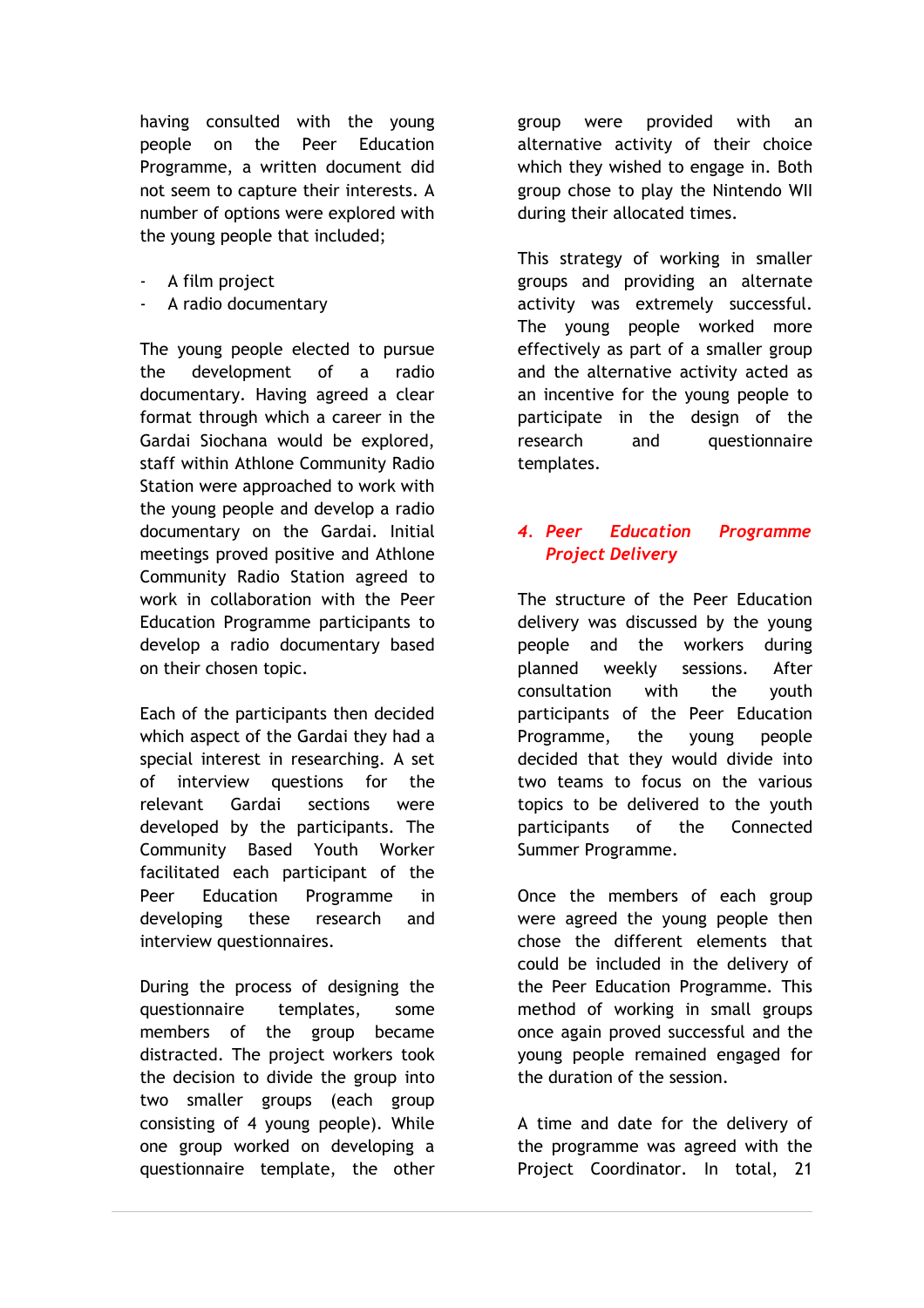young people who were participating on the Connected Summer Programme participated in the delivery session of the 2009 Peer Education Programme. It was agreed that the delivery of the programme would commence as follows;

- *Number of Peer Educators participating in the delivery of the Project:* 8
- *Number of young people from the Connected Summer Programme who would participate in the Peer Education Programme:* 21
- *Number of young people from the Connected Summer Programme to be present during each delivery session:*– 20 (group one) & 11 (group 2).
- *Length of Peer Education Sessions:*  1 ½ hrs per session

The programme delivery to the young participants of the Connected Summer Programme was a great success. Participants of the Peer Education Programme highlighted that they enjoyed the Peer Education Process. Below are several direct quotations from the Peer Educators which highlight their satisfaction with the delivery of the programme;

"*I think the presentation went good today – the kids actually listened and enjoyed it"*

*"I thought the presentation went absolutely great. Everything went well although we were messing too and did make a few mistakes. But we got ourselves together and the presentation has gone well"*

*"I thought the kids loved the presentation because they were laughing and listening"*

*"I learnt so much stuff it was fun telling the kids about the guards"*

*"The last day presentation was fun. The kids and I learned a lot about the Guards"*

# *5. Development of the Radio Documentary.*

As previously mentioned, the young people chose to develop a 30 minute radio documentary which explored the Gardai as a career choice.

In collaboration with Athlone Community Radio, training was provided to the young people of the Peer Education Programme 2009 in relation to editing, radio presenting, sound mixing and public speaking. The young people found these sessions very informative and enjoyed participating in the planned sessions.

After completing the necessary training in relation to radio production, the young people engaged in the interview process with local Gardai. This process was conducted over a three day period. Once all information was recorded, the young people then began work on the production of their Radio Documentary. The editing and production of the Radio Documentary was conducted over the course of three sessions.

The young people were very proud of the end product. Athlone Community Radio Station was also impressed by the final creation and agreed to broadcast the show in September 2009. It was clear that the young people worked hard on the presentation and radio documentary and took pride in its delivery.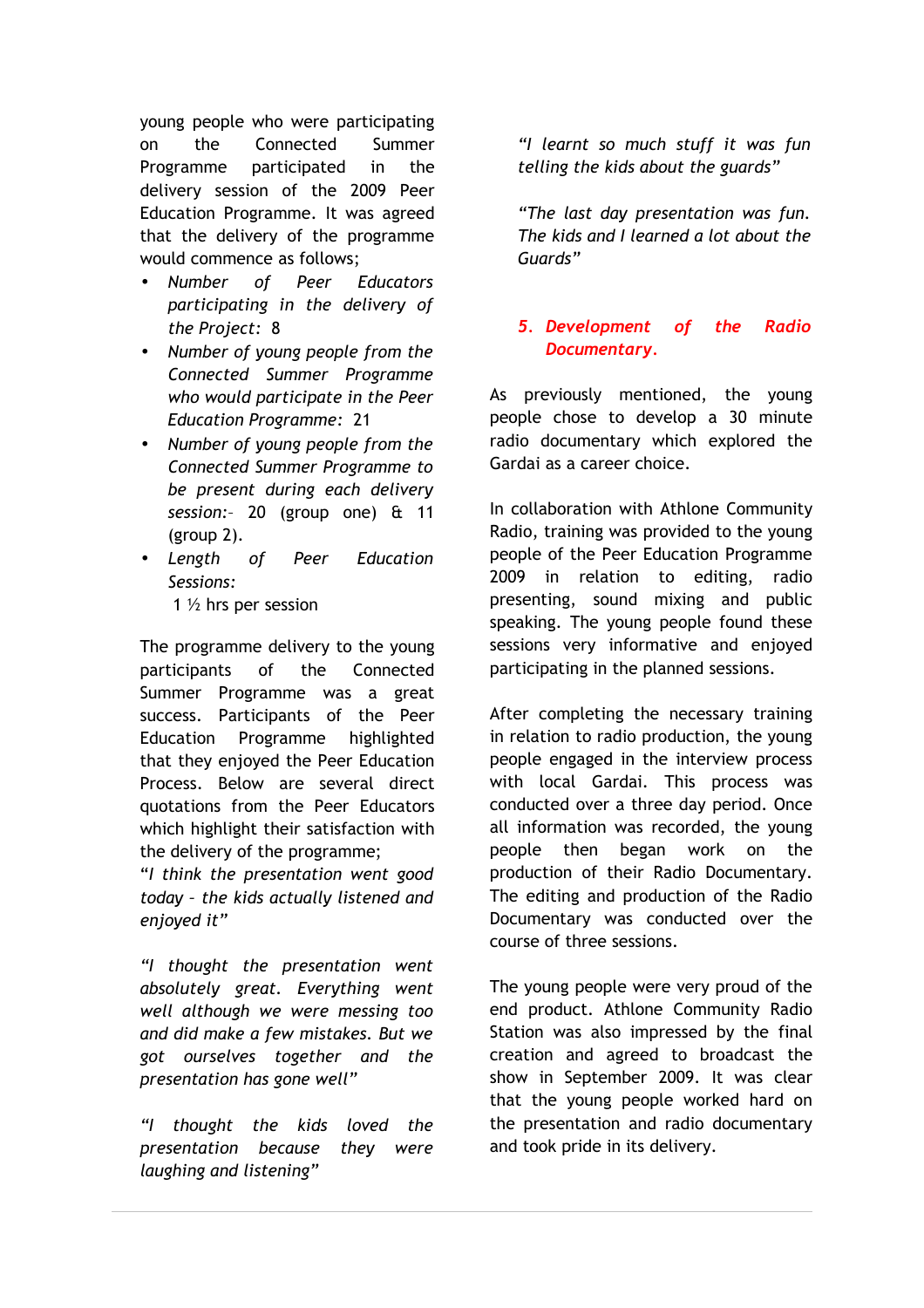## *REVIEW OF THE ACTIVITIES WHICH THE YOUNG PEOPLE ENGAGED IN*

The young people who engaged in the Peer Education Programme participated in a variety of activities over the summer months. The following is a breakdown of the activities which the young people participated in:

### *1. Bowling*

6 young people attended this activity. All young people who attended stated that they enjoyed participating in this activity. The workers present noted that the young people were very engaged in all planned activities during this session and that there was a great sense of comradely amongst the group.

### *2. Templemore Gardai Training College*

7 of the participants cited this day trip as their favourite part of the project. Some participants were disappointed that they did not get the opportunity to engage in previous planned activities due to a triathlon taking part in the Garda College. This triathlon placed certain restrictions on planned activities which the young people were to engage in (e.g.; assault course and fitness testing). However the young people of the Peer Programme were provided with a tour of the facilities and were shown a selection of Gardai uniforms and equipment.

#### *3. Map Reading and Orienteering*

This activity was classroom based and focused on the theoretical elements of map reading and orienteering only. The young people did not engage in this activity with the same enthusiasm as other planned sessions. Some of the participants stated that the map reading and orienteering session reminded them of school activities and therefore they did not become interested in the sessions content.

#### *4. Trip to Athlone Garda Station*

The group found this day trip interesting and enjoyed being shown around the holding cell's etc. A total number of 8 young people attended this event. Both the Community Based Youth Worker and the Youth Peer Worker stated that the young people had a genuine interest in asking questions relating to the operations and activities of the station.

### *5. Self-defence Classes*

6 participants engaged in this activity. All the young people who participated in this activity stated that they found the activity enjoyable. The facilitator of the Self Defence Classes noted that they young people listened to and followed instructions very well.

# *MID-TERM EVALUATION OF THE PEER EDUCATION PROGRAMME 2009*

On week 4 of the programme a mid-term evaluation was conducted with the young people of the Peer Education Programme to ascertain their views and opinions on the general direction which the programme was taking and to identify if the programme was meeting the needs of the youth participants during the summer period. A total of 6 young people participated in this mid-term evaluation of the project.

The young people were asked to document their opinions on the programme based on a number of factors;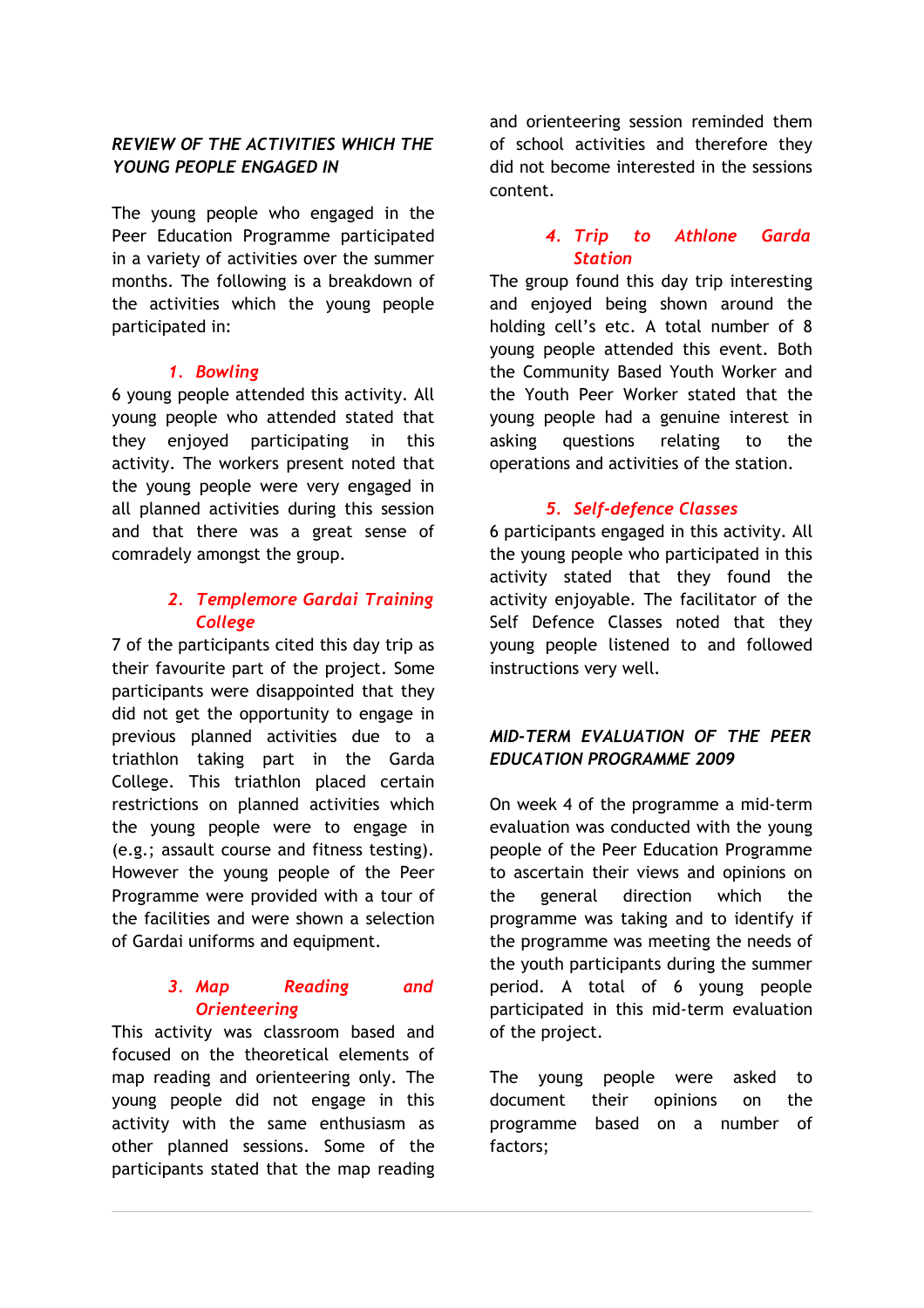- Are the planned activities during session age appropriate?
- Are opportunities being provided for the young people to input into the programme structure and development?
- Are the requests of the young people being responded to by workers on the programme?

The feedback from this review was very positive. Examples of feedback provided by the young people are highlighted below;

*"It is a fun programme. The staff here have been really nice and cool and I would definitely come back next year"*

*"This programme is class and its sort of educational"*

*"I think this programme is deadly. I like the way we get to do research on stuff that we don't know about. This programme helps me think of what kind of career I wanna do when I grow older"*

## *ATTENDANCE LEVELS FOR THE PEER EDUCATION PROGRAMME 2009*

In June 2009, nine young people had expressed an interest in participating in the Peer Education programme. However one young person did not remain engaged with the Peer Education Programme as he was involved in a number of other summer activities. This young person was encouraged to maintain links with the project so that he could access future activities ran by the project.

With this exception, all other participants remained engaged with the programme during the 7 week summer period. A

breakdown of attendance levels is illustrated in the table below;

| <b>Week</b>   | Date                 | , איטיע טעווי<br><b>Maximum</b> | <b>Number</b>  |
|---------------|----------------------|---------------------------------|----------------|
| <b>Number</b> |                      | <b>Number</b><br>οf             | of young       |
|               |                      | young                           | people         |
|               |                      | people                          | attendin       |
|               |                      | availing<br>οf                  | g              |
|               |                      | programme                       | planned        |
|               |                      |                                 | session        |
| Week 1        | $07^{\text{th}}$     | 9                               | 8              |
|               | July                 |                                 |                |
| Week 1        | 08 <sup>th</sup>     | 9                               | 8              |
|               | July                 |                                 |                |
| Week 2        | 14 <sup>th</sup>     | 8                               | 7              |
|               | July                 |                                 |                |
| Week 2        | 15 <sup>th</sup>     | 8                               | $\overline{7}$ |
|               | July                 |                                 |                |
| Week 3        | $2\overline{1^{st}}$ | 8                               | 5              |
|               | July                 |                                 |                |
| Week 3        | 22 <sup>nd</sup>     | 8                               | 5              |
|               | July                 |                                 |                |
| Week 4        | 28 <sup>th</sup>     | 8                               | 6              |
|               | July                 |                                 |                |
| Week 4        | 29 <sup>th</sup>     | 8                               | 5              |
|               | July                 |                                 |                |
| Week 5        | 04 <sup>th</sup>     | 8                               | 6              |
|               | Aug                  |                                 |                |
| Week 5        | $05^{\rm th}$        | 8                               | 6              |
|               | Aug                  |                                 |                |
| Week 6        | 11 <sup>th</sup>     | 8                               | $\overline{7}$ |
|               | Aug                  |                                 |                |
| Week 6        | $12^{\text{th}}$     | 8                               | 4              |
|               | Aug                  |                                 |                |
| Week 7        | 18 <sup>th</sup>     | 8                               | 6              |
|               | Aug                  |                                 |                |
| Week 7        | 19 <sup>th</sup>     | 8                               | 6              |
|               | Aug                  |                                 |                |

Six of the eight participants attended the final celebration event to mark the closing of the Peer Education Programme. Two of the female participants were not available to attend the final celebration event.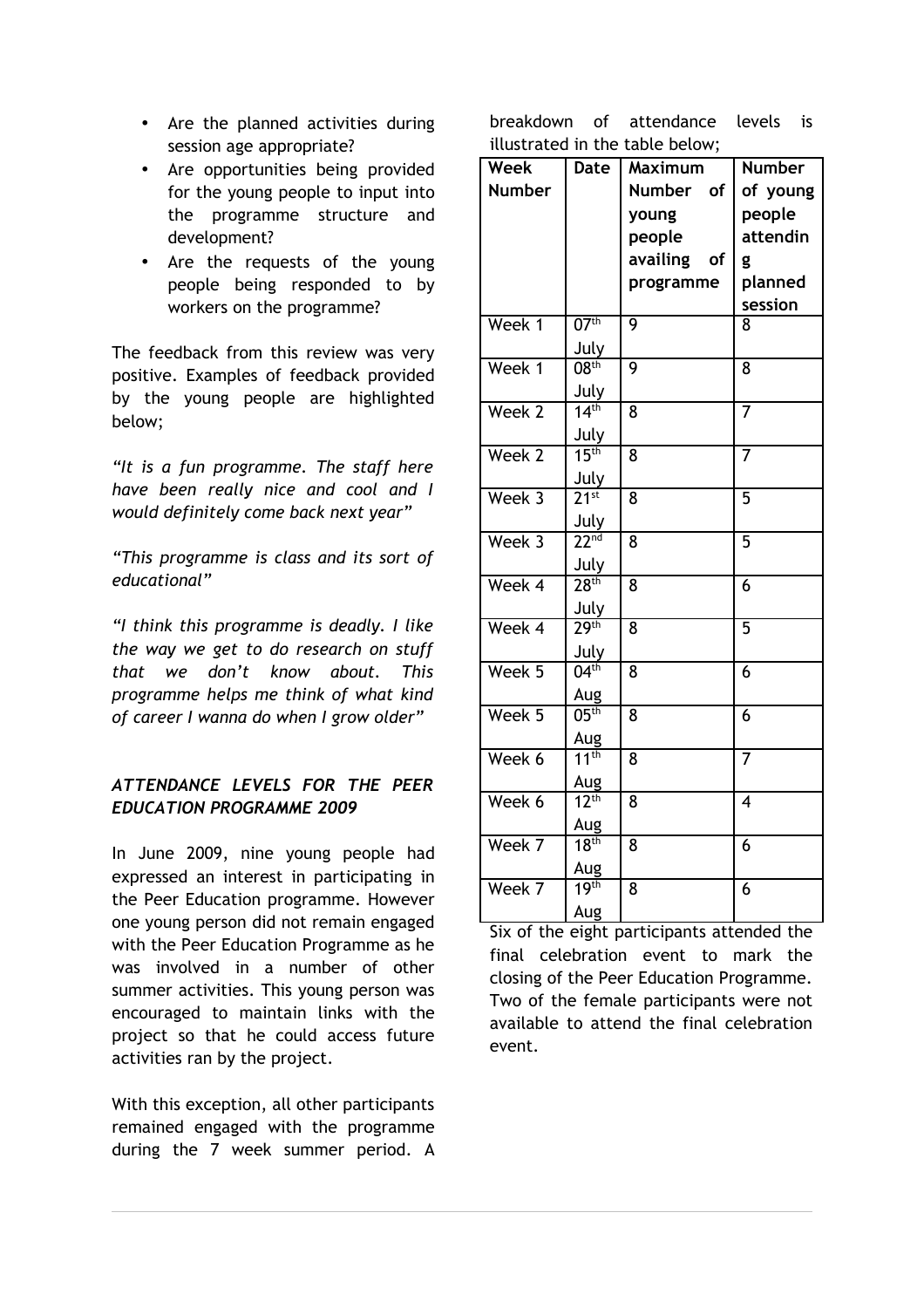### *FINAL EVALUATION OF THE PEER EDUCATION PROGRAMME 2009*

On the final day of planned Peer Education Programme sessions, the participants were asked to participant in a final evaluation of the programme. All six young people who were present on this day participated in the final evaluation.

The young people were asked to identify their attitudes and beliefs towards a number of topics which are explored in greater detail in the following section;

- 1. *What was the highlight of the Peer Education Programme for you?*
- Going to the Garda College
- Lillyput
- Working in the Radio Station
- Using the Computers

### *2. What changes could be made to improve the programme in the future?*

Four participants stated that there were no improvements that could be made to the programme. However, two participants made the following suggestions;

- "On some days they could watch movies"
- "We should be allowed to go on the internet for one hour"

## *3. Have you developed any new skills as a result of participating in the Peer Education Programme?*

- Computer skills
- Presentation skills
- How to write interview questions
- Life skills such as planning
- Self-defence skills
- The Gardai as a career choice
- *4. Have your attitudes towards the Gardai changed as a result of engaging in the Peer Education Programme?*
	- "The Gardai are sound people and people shouldn't make fun of them"
	- "Learnt about the Gardai and about what they do for a living"
	- "Yeh, they are cool enough and pretty sound"

However one young person stated that their attitudes towards the Gardai did not change as a result of engaging in the project;

• "No not one bit"

#### *SUMMARY OF EVALUATION FINDINGS*

The overall evaluation of the programme was a very positive one. All young people who participated in the project stated that they enjoyed the programme and had a positive experience participating in the planned activities.

*"The camp was good enjoyment. I also learnt a bit about the Gardai that I did not know. The overall experience was brilliant"* (Participant 1)

*"It's really cool and everything's free"* (Participant 2)

*"It was really fun for the 7 weeks. I learnt so much stuff and it was run telling the kids about the Gardai and I would definitely come back next year. I will really miss the programme and the staff. It has been a fun experience"* (Participant 3)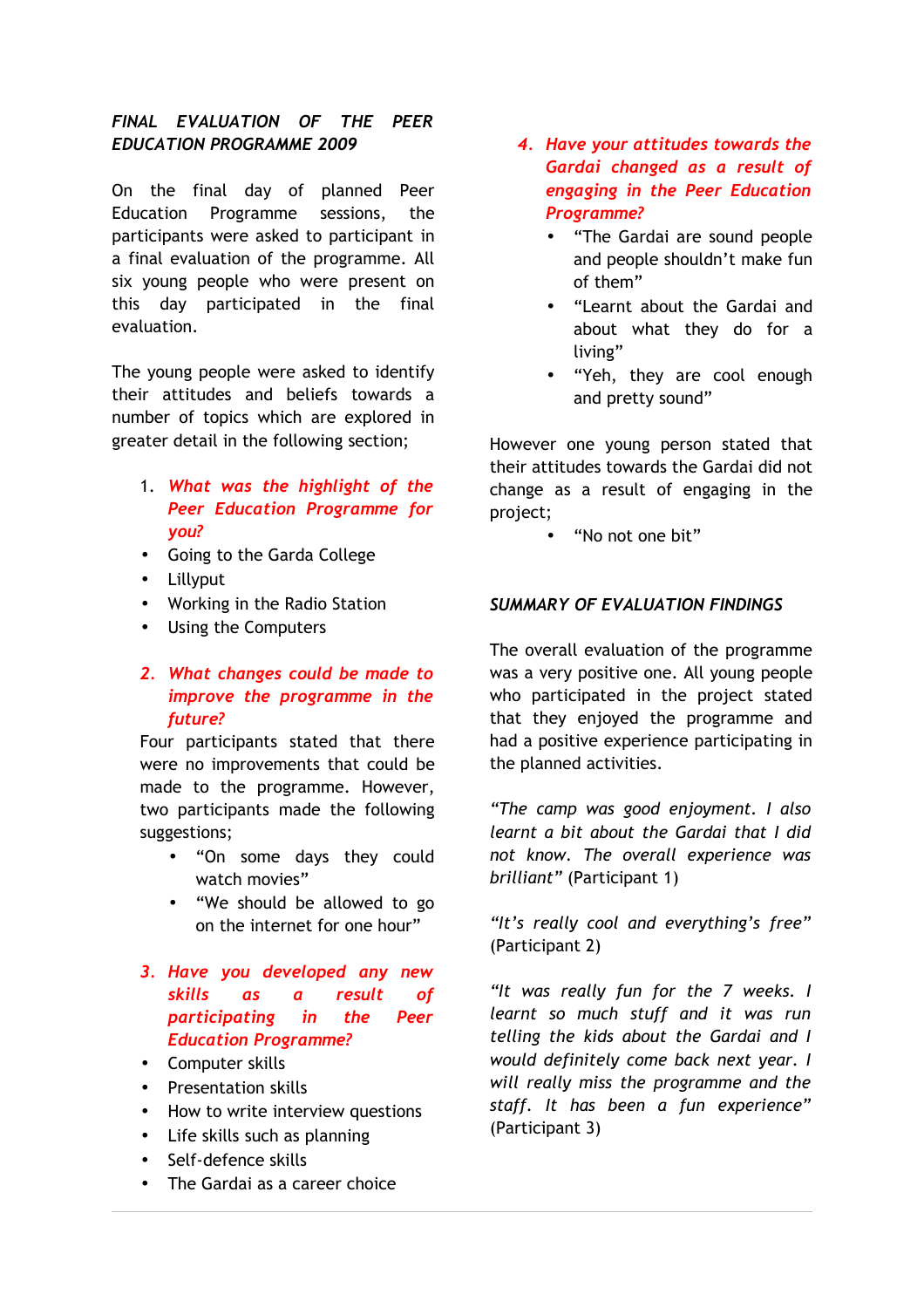*"This programme gave me an idea of what the Gardai is like and let me investigate into it"* Participant 4)

*"I enjoyed the programme and it was good altogether"* (Participant 5)

"*I think the programme went very well and we had good organisers that helped a lot. Aine and Michael were very good"* (Participant 6)

#### *LEARNING AND RECOMMENDATIONS*

As a result of implementing the Peer Education Programme for a second year a number of learning outcomes and recommendations should be considered for to assist in the future development of the project. These are explored in greater detail below;

### *1. Gender Structure of Participants on the Peer Education Programme*

A series of recommendations were made by Cunniffe and Cully (2008) during the Peer Education Evaluation "Their Voice – Their Choice". One of these recommendations was to introduce a mixed gender group of participants to any future Peer Education Programmes. As a result a mixed gender group of participants were recruited for the Peer Education Programme, 2009.

Having reflected on the impact which a mixed gender group had on the structure and delivery of the Peer Education Programme, both the Community Based Youth Worker and the Youth Peer Worker agree that greater levels of productivity could have been achieved if the programme targeted a single gender for recruitment.

Both workers agreed that the female participants of the Peer Education Programme had a tendency to become distracted and sometimes found it difficult to focus on the task at hand.

**Recommendation:** The delivery of future Peer Education Programmes should occur with single gender groups. Consideration should be given to the possibility of working with one group of 5 male participants for one day per week during the summer period and one group of 5 female participants for one day per week during the summer period. This would allow for a peer education programme to be designed and implemented for both male and female participants during the summer period.

### *2. Methodology used during the Young Peoples Final Evaluation Session*

The final evaluation adopted a quantitative approach to extracting information from the young people relating to their experience of the Peer Education Programme.

Both the Community Based Youth Worker and the Youth Peer Worker agree that adopting a qualitative and quantitative approach to gathering data would be more beneficial. The use of focus groups and interviews would have provided indepth analysis of the young people's experiences during the Peer Education Programme and would have supported and extended the information gained via the questionnaires.

**Recommendation:** Chose to adopt a mixed quantitative and qualitative approach to gathering data during an evaluation process with young people in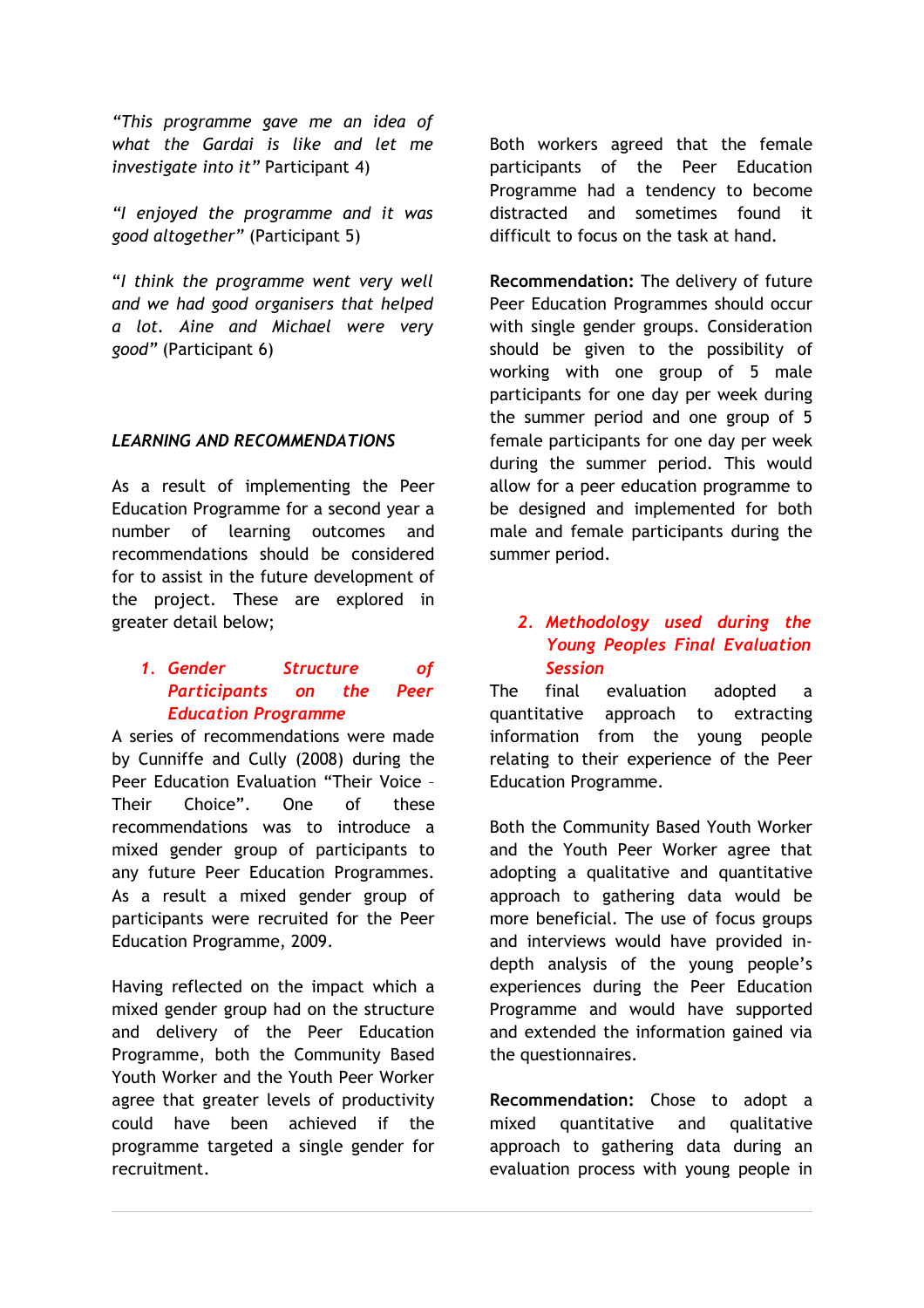future programmes. This would provide greater opportunities to gain insight into the young person's individual experience of the Programme. The use of a quantitative approach should not be used in isolation when conducting evaluations with young people.

## 3. *The Importance of Maintaining a Child-Centred/Youth Led approach to Professional Practice*

Consultation and Participation in decision making is advocated for via the National Children's Strategy (2000) and is identified as key to working from a childcentred/youth led perspective. The importance of the youths being involved in the decision making was seen as a key success of the project.

Young people were provided with opportunities to engage in decision making relating to the structure and implementation of the Peer Education Programme. Regular evaluations were conducted by project staff to ascertain how effective the project was in meeting and responding to the needs of the young people on the programme.

**Recommendation:** Staff should strive to work from a child-centred/youth led perspective and provide opportunities to engage young people in consultation and decision making processes.

### 4. *Supporting Young People to explore Various Approaches to Completing Tasks and Engaging in Activities*

At times the young people were slow to take ownership of certain tasks. This could be attributed to various factors including lack of confidence, lack of motivation and fear of making mistakes.

Once the young people were helped with the division of tasks, work production became much more fruitful. Workers strived to support and praise young people for their efforts and this resulted in greater productivity in tasks.

The main tool to be used during the Peer Education Programme was initially intended to be a written information document similar to the one produced in the 2008 Peer Education Programme. However, the participants of the 2009 Peer Education Programme did not find this option very exciting or fulfilling.

After careful consideration during a consultation process, the young people decided to create a radio documentary. This generated greater excitement amongst the participants and motivation levels to create an educational tool increased.

**Recommendation;** It is important to investigate creative approaches which can be utilised when working with young people. Identifying viable working approaches must be done in consultation with young people to ensure interest in tasks can be maintained.

# *CONCLUSION*

The recruitment and employment of a young person who was a previous participant of the Educational Action Research Projects previous activities was cited as a success by the Project Coordinator. This young person adapted to the role of Youth Peer Worker with ease. The young people who participated in this year's Peer Education Programme respected the position of their peer as an employee of the project.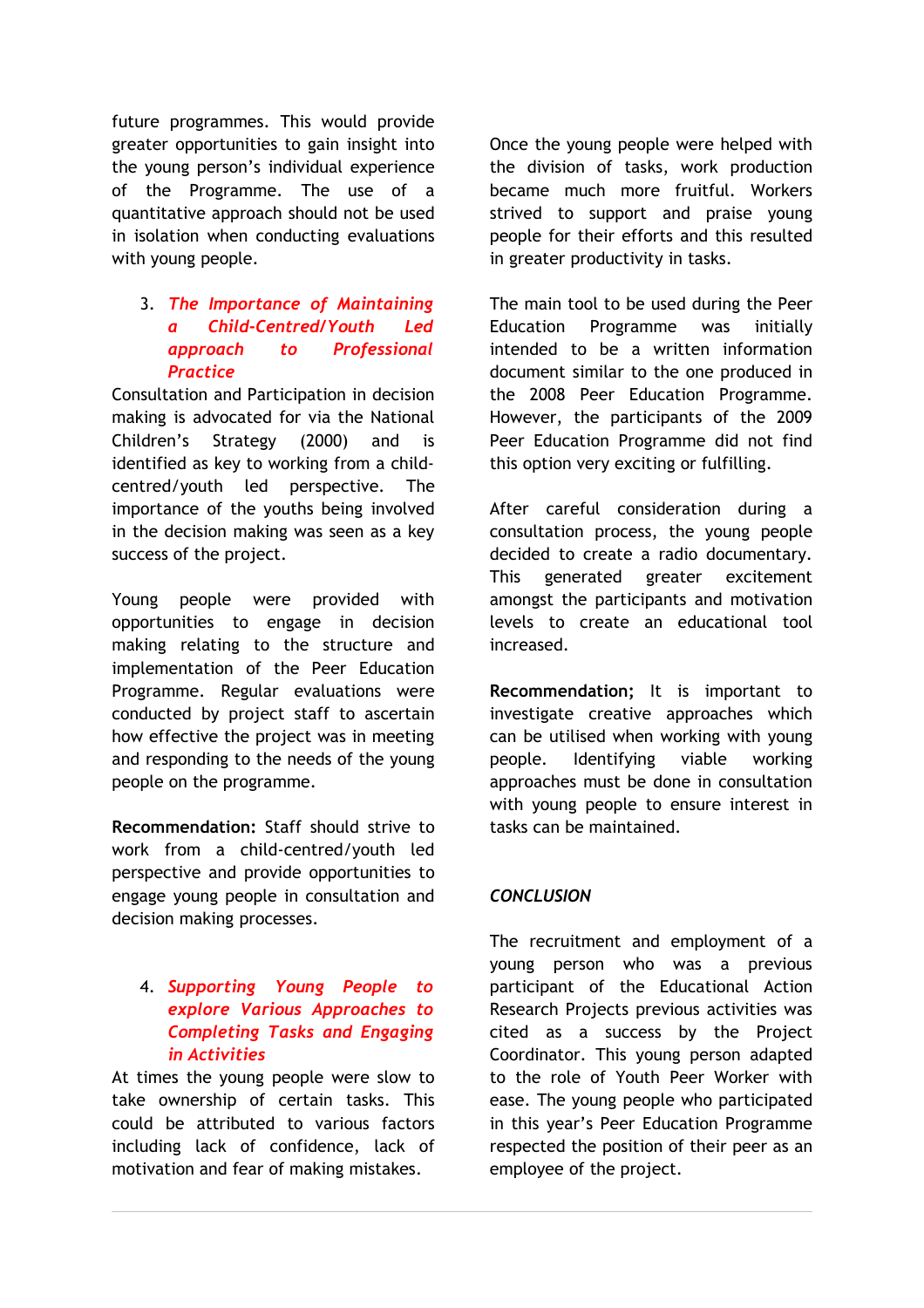As a result of being provided with the opportunity to work as a Youth Peer Worker, this young person is now considering a career in social care or a related field. Hence the project successfully enabled both participants and staff of the Peer Education Programme to explore potential career paths.

On the whole the project was very successful with all of the participants attending planned sessions on a regular basis. Information gained via the midterm evaluation and the final evaluation conducted with the young people identified that all young people enjoyed participating in the Peer Education Programme and would welcome the opportunity to participate in a similar project in 2010.